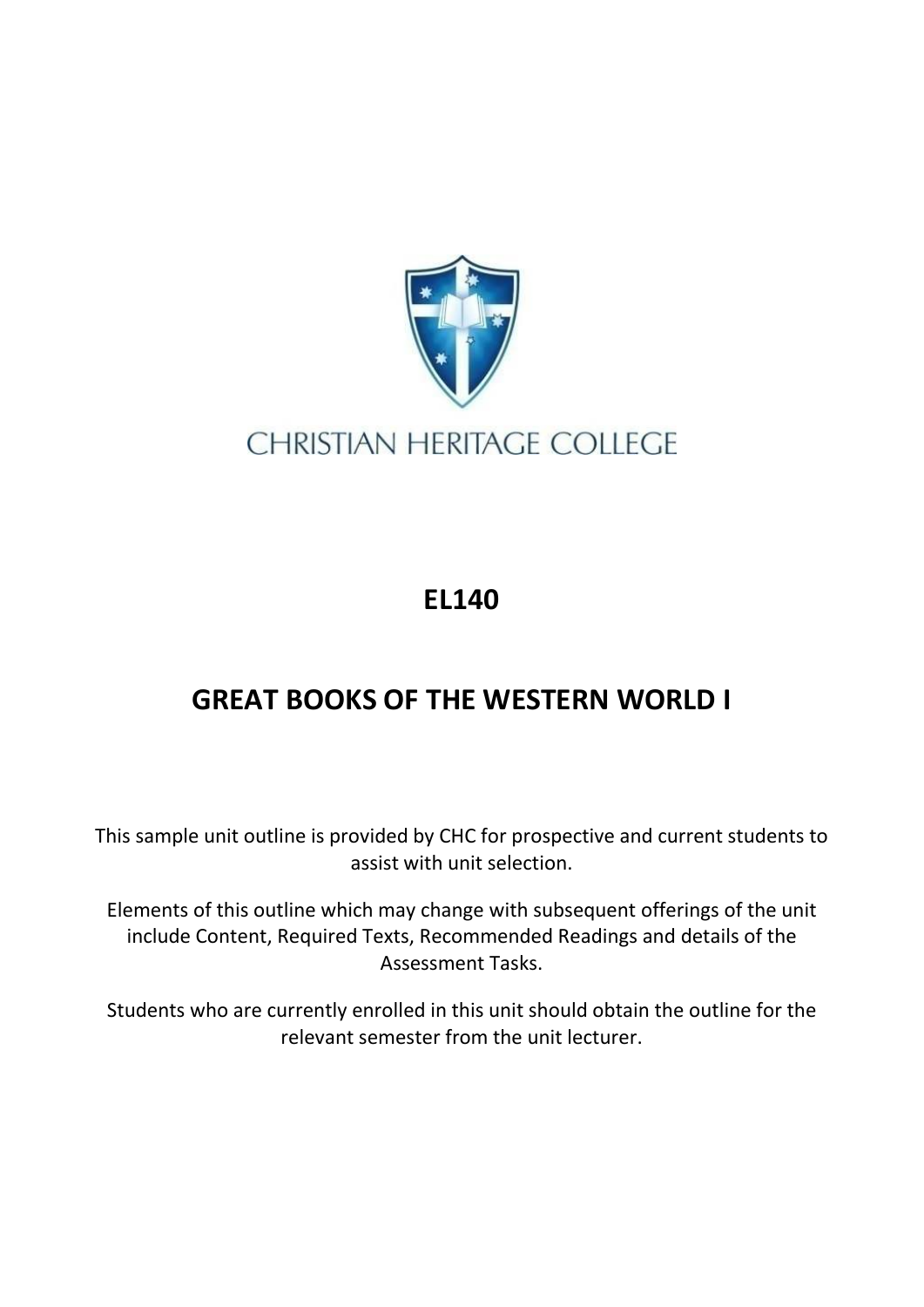| Unit code                                        | EL140                                                                                                                                                                                                                                                                                                                                                                                                                                                                                                                                                                                                                                                                                                                                                                                                                                                                                                                                                                                                                                                                                                                                                                                                                                                                        |  |  |
|--------------------------------------------------|------------------------------------------------------------------------------------------------------------------------------------------------------------------------------------------------------------------------------------------------------------------------------------------------------------------------------------------------------------------------------------------------------------------------------------------------------------------------------------------------------------------------------------------------------------------------------------------------------------------------------------------------------------------------------------------------------------------------------------------------------------------------------------------------------------------------------------------------------------------------------------------------------------------------------------------------------------------------------------------------------------------------------------------------------------------------------------------------------------------------------------------------------------------------------------------------------------------------------------------------------------------------------|--|--|
| Unit name                                        | Great Books of the Western World I                                                                                                                                                                                                                                                                                                                                                                                                                                                                                                                                                                                                                                                                                                                                                                                                                                                                                                                                                                                                                                                                                                                                                                                                                                           |  |  |
| <b>Associated higher</b><br>education awards     | <b>Bachelor of Education (Primary)</b><br><b>Bachelor of Education (Secondary)</b><br>Bachelor of Arts/Bachelor of Education (Secondary)                                                                                                                                                                                                                                                                                                                                                                                                                                                                                                                                                                                                                                                                                                                                                                                                                                                                                                                                                                                                                                                                                                                                     |  |  |
| <b>Duration</b>                                  | One semester                                                                                                                                                                                                                                                                                                                                                                                                                                                                                                                                                                                                                                                                                                                                                                                                                                                                                                                                                                                                                                                                                                                                                                                                                                                                 |  |  |
| Level                                            | Introductory                                                                                                                                                                                                                                                                                                                                                                                                                                                                                                                                                                                                                                                                                                                                                                                                                                                                                                                                                                                                                                                                                                                                                                                                                                                                 |  |  |
| Core/Elective                                    | Elective                                                                                                                                                                                                                                                                                                                                                                                                                                                                                                                                                                                                                                                                                                                                                                                                                                                                                                                                                                                                                                                                                                                                                                                                                                                                     |  |  |
| Weighting                                        | Unit credit points:<br>10                                                                                                                                                                                                                                                                                                                                                                                                                                                                                                                                                                                                                                                                                                                                                                                                                                                                                                                                                                                                                                                                                                                                                                                                                                                    |  |  |
|                                                  | Course credit points:<br>Bachelor of Education (Primary)<br>320<br><b>Bachelor of Education (Secondary)</b><br>320<br>Bachelor of Arts/Bachelor of Education (Secondary)<br>320                                                                                                                                                                                                                                                                                                                                                                                                                                                                                                                                                                                                                                                                                                                                                                                                                                                                                                                                                                                                                                                                                              |  |  |
| Delivery mode                                    | Face-to-face on-site                                                                                                                                                                                                                                                                                                                                                                                                                                                                                                                                                                                                                                                                                                                                                                                                                                                                                                                                                                                                                                                                                                                                                                                                                                                         |  |  |
| <b>Student workload</b>                          | Face-to-face on site                                                                                                                                                                                                                                                                                                                                                                                                                                                                                                                                                                                                                                                                                                                                                                                                                                                                                                                                                                                                                                                                                                                                                                                                                                                         |  |  |
|                                                  | 30 hours<br>Contact hours<br>120 hours<br>Reading, study and assignment preparation<br><b>TOTAL</b><br>150 hours                                                                                                                                                                                                                                                                                                                                                                                                                                                                                                                                                                                                                                                                                                                                                                                                                                                                                                                                                                                                                                                                                                                                                             |  |  |
|                                                  | Students requiring additional English language support are expected to undertake an<br>additional one hour per week.                                                                                                                                                                                                                                                                                                                                                                                                                                                                                                                                                                                                                                                                                                                                                                                                                                                                                                                                                                                                                                                                                                                                                         |  |  |
|                                                  | Nil                                                                                                                                                                                                                                                                                                                                                                                                                                                                                                                                                                                                                                                                                                                                                                                                                                                                                                                                                                                                                                                                                                                                                                                                                                                                          |  |  |
| Prerequisites/<br>co-requisites/<br>restrictions |                                                                                                                                                                                                                                                                                                                                                                                                                                                                                                                                                                                                                                                                                                                                                                                                                                                                                                                                                                                                                                                                                                                                                                                                                                                                              |  |  |
| <b>Rationale</b>                                 | This is the first of two units that aim to introduce students to texts not only written in English<br>but also to those (in translation) of other European languages such as French, German,<br>Russian, and Spanish, Students will learn about a range of texts from very early books,<br>including the Bible and some of the literature of Greece and Rome, through to the works of<br>such writers as Chaucer, Shakespeare, Milton, Dryden and Bunyan in England, and Dante,<br>Moliere, and Cervantes in the rest of Europe. Through this, they will begin to study the<br>reasons for their survival. By comparing and contrasting texts from different periods, students<br>will examine the changes over time of their meanings and of their use of in varied media.<br>Students will engage with a historical, narrative overview, and will consider both history and<br>culture and their influence on literature. This will include the tracing of the effect on literature<br>of the Christian heritage within Western civilisation. Students need to have knowledge of what<br>is considered 'great' literature in their culture and this introduction supplies them with both<br>the information and the skills by which they can evaluate such literary texts. |  |  |
| Prescribed text(s)                               | Abrams, M.H. (Ed.). (2012). The Norton anthology of English literature: In 2 volumes. (9th ed.).<br>New York, NY: Norton.                                                                                                                                                                                                                                                                                                                                                                                                                                                                                                                                                                                                                                                                                                                                                                                                                                                                                                                                                                                                                                                                                                                                                    |  |  |
|                                                  | Bloom, H. (1995). The Western Canon: The books and school of the ages. New York: Riverhead<br>Books.<br>Reynolds, J. M. (2011). The Great Books Reader: Excerpts and essays on the most influential<br>books in Western civilization. Minneapolis, MN: Bethany House.                                                                                                                                                                                                                                                                                                                                                                                                                                                                                                                                                                                                                                                                                                                                                                                                                                                                                                                                                                                                        |  |  |
|                                                  | Shakespeare, W. The complete works of William Shakespeare. Any edition.                                                                                                                                                                                                                                                                                                                                                                                                                                                                                                                                                                                                                                                                                                                                                                                                                                                                                                                                                                                                                                                                                                                                                                                                      |  |  |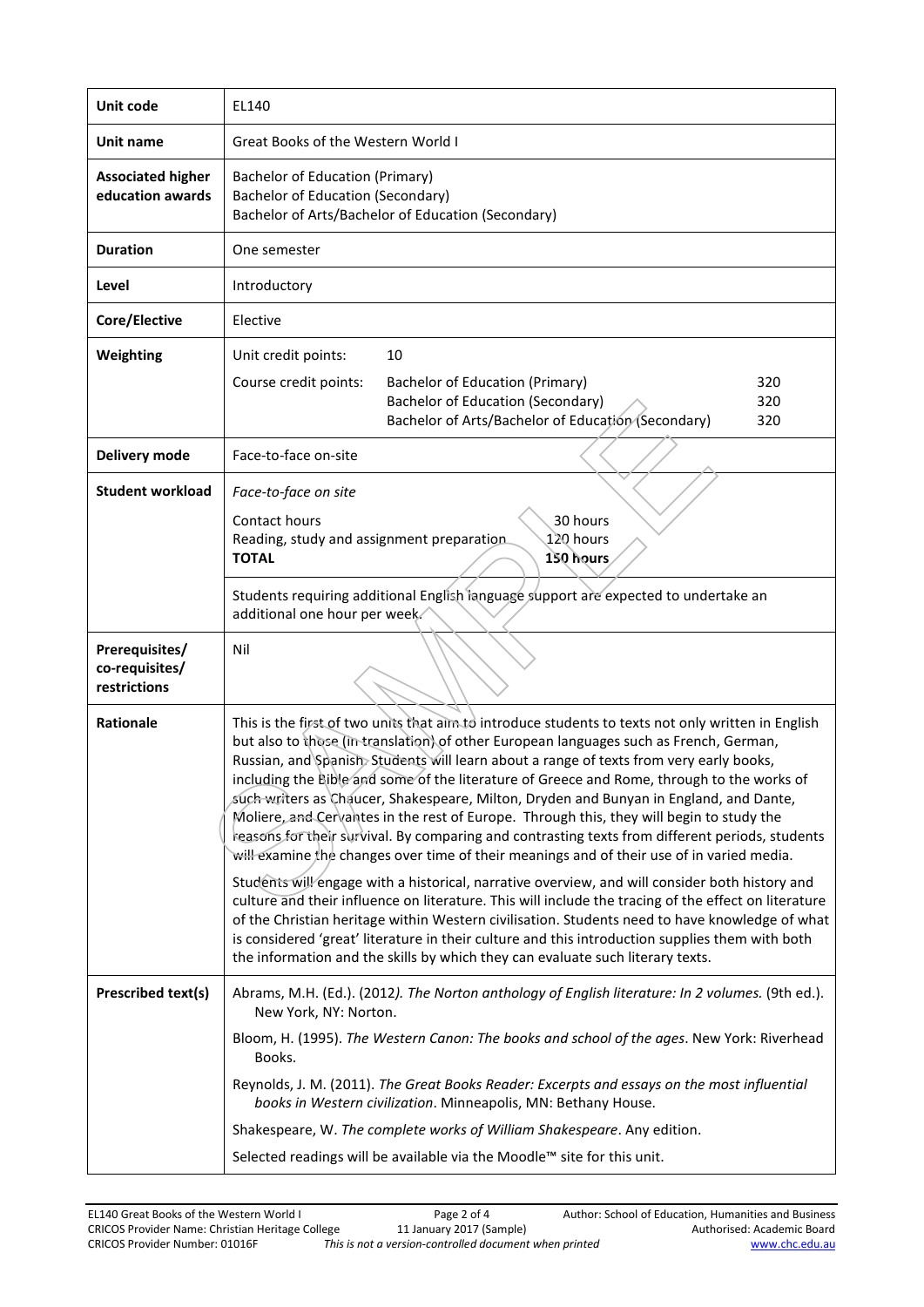| Recommended<br>readings                    | Craziosi, B., & Greenwood, E. (Eds.). (2010). Homer in the twentieth century: Between world<br>literature and the Western canon. Oxford, UK: Oxford University Press.                                                                                                                                                                                                                                                                                                                                                                                                                                     |  |  |
|--------------------------------------------|-----------------------------------------------------------------------------------------------------------------------------------------------------------------------------------------------------------------------------------------------------------------------------------------------------------------------------------------------------------------------------------------------------------------------------------------------------------------------------------------------------------------------------------------------------------------------------------------------------------|--|--|
|                                            | Kennedy, G. A. (Ed.). (2013). The Cambridge history of literary criticism. Cambridge, UK:<br>Cambridge University Press.                                                                                                                                                                                                                                                                                                                                                                                                                                                                                  |  |  |
|                                            | Murray, P., & Dorsch, T. S. (Eds.). (2001). Classical literary criticism. London: Penguin Classics.                                                                                                                                                                                                                                                                                                                                                                                                                                                                                                       |  |  |
|                                            | Reynolds, J. M. (2009). When Athens meets Jerusalem: An introduction to Classical and<br>Christian thought. Downers Grove, IL: IVP Academic.                                                                                                                                                                                                                                                                                                                                                                                                                                                              |  |  |
|                                            | Russell, D. A., & Winterbottom, M. (Eds.). (2008). Classical literary criticism (rev. ed.). Oxford,<br>UK: Oxford University Press.                                                                                                                                                                                                                                                                                                                                                                                                                                                                       |  |  |
|                                            | Van Doren, C. (2008). The joy of Reading: A passionate guide to 189 of the world's best authors<br>and their works. Naperville, IL: Sourcebooks.                                                                                                                                                                                                                                                                                                                                                                                                                                                          |  |  |
|                                            | Veith, G. E. (2013). Reading between the lines: A Christian guide to literature (redesign ed.).<br>Wheaton, IL: Crossway.                                                                                                                                                                                                                                                                                                                                                                                                                                                                                 |  |  |
|                                            | In addition to the resources above, students should have access to a Bible, preferably a<br>modern translation such as The Holy Bible: The New International Version 2011 (NIV) or The<br>Holy Bible: New King James Version (NKJV).                                                                                                                                                                                                                                                                                                                                                                      |  |  |
|                                            | These and other translations may be accessed free on-line at http://www.biblegateway.com.<br>The Bible app from LifeChurch.tv is also available free for smart phones and tablet devices.                                                                                                                                                                                                                                                                                                                                                                                                                 |  |  |
| <b>Specialist resource</b><br>requirements | Nil                                                                                                                                                                                                                                                                                                                                                                                                                                                                                                                                                                                                       |  |  |
| Content                                    | 1. The ancient world: Old Testament scriptures; literary texts of ancient Greece and Rome,<br>e.g. Homer, Plato, Aristotle, Virgil<br>2. The Christian era (first century to fourteenth century): New Testament scriptures; sermons,<br>prayers and homilies of the saints; Augustine; Aquinas, Dante, Chaucer<br>3. The early Renaissance: Introduction to Shakespeare and other writers of the period<br>4. Sixteenth to seventeenth centuries: John Milton, Miguel de Cervantes, Moliere, John<br>Bunyan<br>5. Seventeenth to eighteenth centuries: John Dryden, Jonathan Swift, Jean Jacques Rousseau |  |  |
| <b>Learning outcomes</b>                   | On completion of this unit, students will have provided evidence that they have:                                                                                                                                                                                                                                                                                                                                                                                                                                                                                                                          |  |  |
|                                            | developed knowledge and understanding of the history of literature in Western civilisation -<br>the texts, the authors, the contexts, the content - from Ancient Greece to the Eighteenth<br>Century;<br>2. analysed the response of writers to historical and cultural influences as reflected in their<br>works of literature;                                                                                                                                                                                                                                                                          |  |  |
|                                            | 3. compared and contrasted texts in different historical and literary eras, examining changes<br>in meaning and use;<br>4. reflected upon the criteria by which a book can be judged to be 'great';<br>5. appreciated the continuing influence of texts studied;<br>6. evaluated the extent to which literary texts reflect and/or challenge aspects of a Christian                                                                                                                                                                                                                                       |  |  |
|                                            |                                                                                                                                                                                                                                                                                                                                                                                                                                                                                                                                                                                                           |  |  |
|                                            |                                                                                                                                                                                                                                                                                                                                                                                                                                                                                                                                                                                                           |  |  |
|                                            | worldview; and<br>7. communicated at an appropriate tertiary standard: with special attention to design                                                                                                                                                                                                                                                                                                                                                                                                                                                                                                   |  |  |
|                                            | elements, grammars, usage, logical relations, style, referencing and presentation.                                                                                                                                                                                                                                                                                                                                                                                                                                                                                                                        |  |  |
| <b>Assessment tasks</b>                    | Task 1: Essay                                                                                                                                                                                                                                                                                                                                                                                                                                                                                                                                                                                             |  |  |
|                                            | Word Length/Duration:<br>1000 words                                                                                                                                                                                                                                                                                                                                                                                                                                                                                                                                                                       |  |  |
|                                            | Weighting:<br>20%                                                                                                                                                                                                                                                                                                                                                                                                                                                                                                                                                                                         |  |  |
|                                            | $1 - 7$<br>Learning Outcomes:                                                                                                                                                                                                                                                                                                                                                                                                                                                                                                                                                                             |  |  |
|                                            | Assessed:<br>Week 6                                                                                                                                                                                                                                                                                                                                                                                                                                                                                                                                                                                       |  |  |